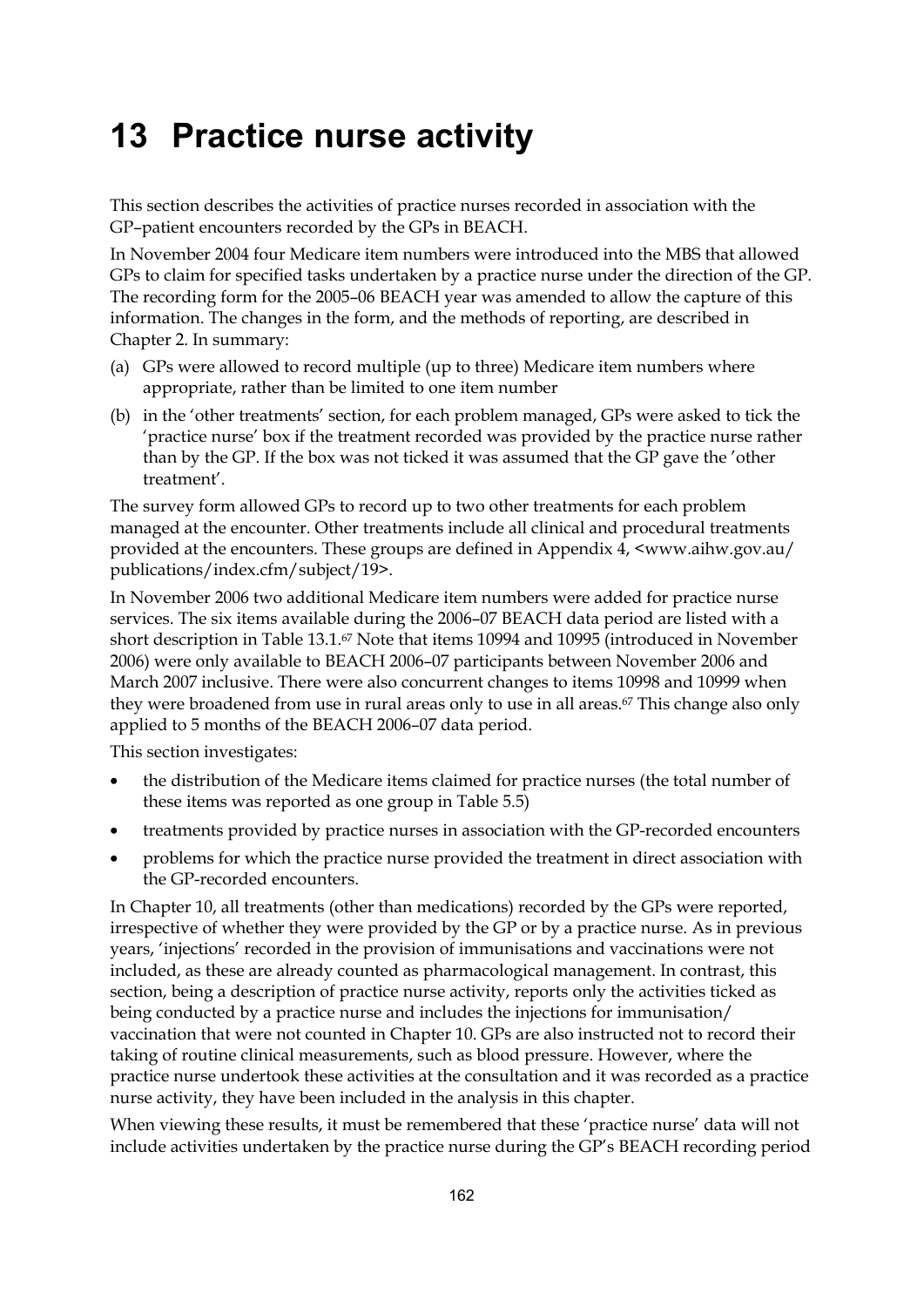that were outside (not associated with) the recorded encounter. Such activities could include Medicare-claimable activities (for example immunisations/vaccinations) provided under instruction from the GP but not at the time of the encounter recorded in BEACH, or provision of other services not currently claimable from Medicare (for example dietary advice on a one-to-one basis, or in a group situation).

## **13.1 Annual results, 2006–07**

## **Practice nurse Medicare claims versus practice nurse activity**

Practice nurses were involved in 4,710 GP–patient encounters, assisting in the management of 4,922 problems. However, only 1,835 practice nurse item numbers were recorded as claimable from Medicare and practice nurse items accounted for 1.9% of all Medicare items recorded in 2006–07 (Table 5.5). At two-thirds (62.5%) of encounters at which the practice nurse performed a clinical or procedural activity, no practice nurse item number was recorded as claimable (results not tabled).

### **Distribution of practice nurse item numbers claimed at encounters**

GPs recorded 1,835 practice nurse item numbers at 1,823 encounters (Table 5.5). Almost all the practice nurse item numbers recorded for the BEACH encounters were for immunisations/vaccinations (66.8%) and wound treatments (32.6%). Items claimed for practice nurse conduct of cervical smears and/or preventive checks were very few (*n =* 11 in total), accounting for less than 1% of all recorded practice nurse item numbers (Table 13.1).

| <b>Medicare</b><br>item number | <b>Short descriptor</b>                                                          | <b>Number</b> | Per cent<br>of total |
|--------------------------------|----------------------------------------------------------------------------------|---------------|----------------------|
| 10993                          | Immunisation                                                                     | 1.227         | 66.8                 |
| $10994^{(a)}$                  | Cervical smear and preventive checks                                             | 4             | 0.2                  |
| $10995^{(a)}$                  | Cervical smear and preventive checks—women 20–69 years, no smear in past 4 years | 1             | 0.1                  |
| 10996                          | Wound treatment (other than normal aftercare)                                    | 598           | 32.6                 |
| $10998^{(b)}$                  | Cervical smear                                                                   | 2             | 0.1                  |
| $10999^{(b)}$                  | Cervical smear—women 20–69 years, no smear in past 4 years                       | 4             | 0.2                  |
| Total                          | All Medicare practice nurse item numbers                                         | 1.835         | 100.0                |

**Table 13.1: Distribution of practice nurse item numbers recorded at encounter, 2006–07** 

(a) Item number introduced in November 2006.

(b) Item numbers introduced in November 2004 but broadened in 2006, so they are now not limited to services in rural areas.

### **Treatments provided by practice nurses**

There were 41,011 other treatments recorded by the GP that were reported in Chapter 10. There were a further 3,038 injections given in the provision of immunisation (not reported in Chapter 10). In total there were 44,049 other treatments recorded.

At least one practice nurse activity was recorded at 4,710 encounters—5.1% of all encounters. They were involved in the management of 4,922 problems (3.6% of all problems managed by the participating GPs). Total other treatments given by practice nurses numbered 5,191 representing 11.8% of all other treatments recorded at BEACH encounters. The majority (91.9%) of the practice nurse activity was procedural in nature. These procedures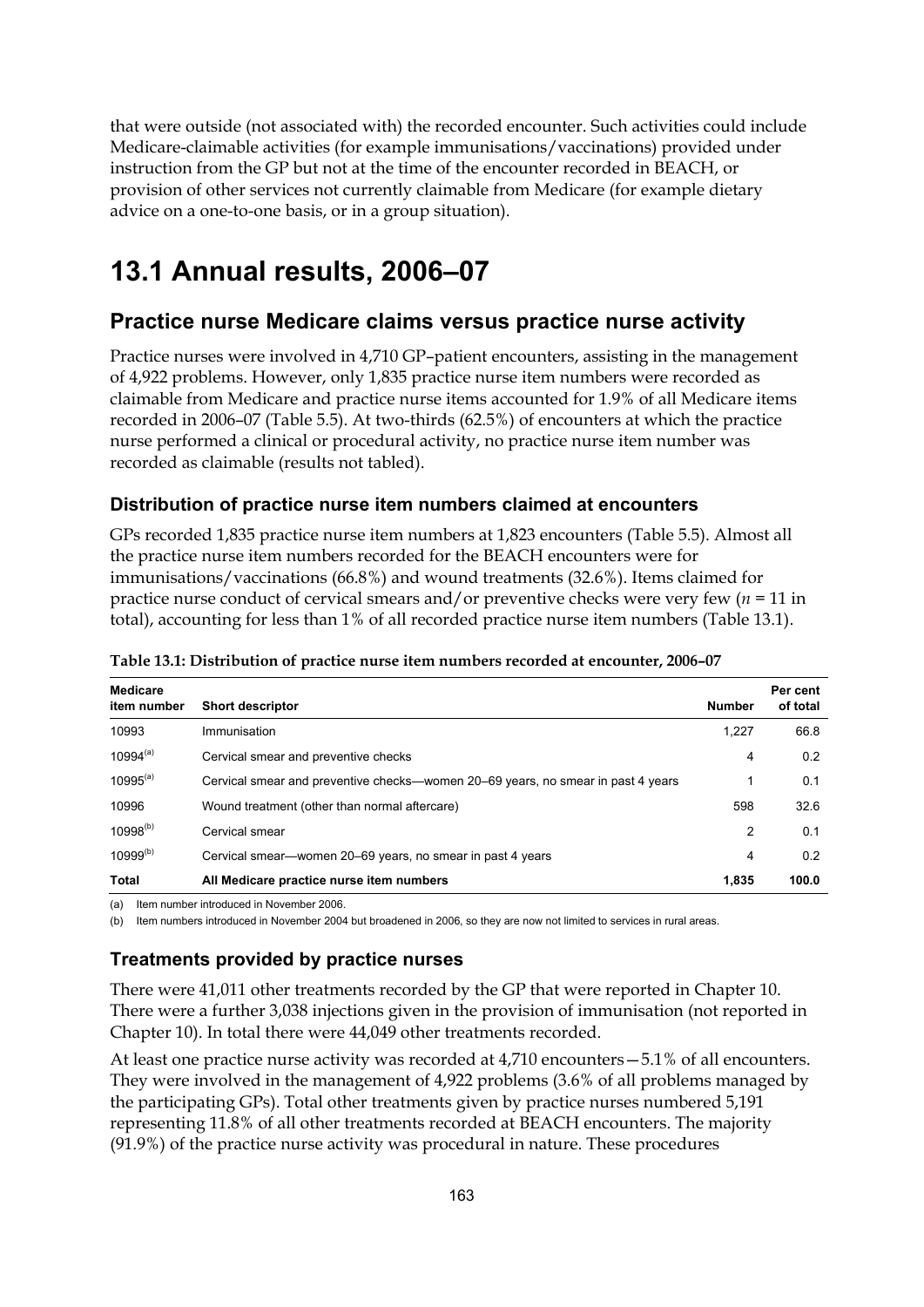represented more than a quarter (28.1%) of all procedures recorded. In contrast, the practice nurse undertook less than 2% of all clinical treatments recorded (Table 13.2).

|                                      | Performed by the practice<br>nurse |                      | Performed by the GP |                      |                                                |  |
|--------------------------------------|------------------------------------|----------------------|---------------------|----------------------|------------------------------------------------|--|
| Treatment                            | <b>Number</b>                      | Per cent of<br>total | <b>Number</b>       | Per cent of<br>total | <b>Total number</b><br>recorded <sup>(a)</sup> |  |
| Procedural treatments <sup>(a)</sup> | 4.773                              | 28.1                 | 12.192              | 71.9                 | 16,965                                         |  |
| <b>Clinical treatments</b>           | 418                                | 1.5                  | 26.666              | 98.5                 | 27,084                                         |  |
| All other treatments                 | 5.191                              | 11.8                 | 38,858              | 88.2                 | 44.049                                         |  |

| Table 13.2: Summary of treatments given by practice nurse, 2006-07 |  |  |  |  |
|--------------------------------------------------------------------|--|--|--|--|
|--------------------------------------------------------------------|--|--|--|--|

(a) Procedural treatments here include all injections given by practice nurses in provision of immunisations/vaccinations (*n =* 3,038). These are not included in the summary of the content of encounter in Table 5.1, summary of management in Table 8.1 or in the analyses of other treatments in Chapter 10 because the immunisation/vaccination is already counted as a prescription or GP-supplied medication.

As previously stated, procedures made up the vast majority of the practice nurse activity. Of the 5,191 procedures recorded, 36.8% were injections (which were mainly for immunisations/vaccinations) and a further 22.1% were dressing/pressure/compression/ tamponade. Together these accounted for more than half of all procedures undertaken by practice nurses. Incision/drainage/aspirations made up 8.7%, and repair/fixations 5.9% of procedures done by the nurse. Practice nurses also undertook a wide range of other procedural activities in association with the GP encounters. The most common are listed in Table 13.3.

Clinical treatments (such as advice and counselling) accounted for only 9% of the practice nurse activity. General advice/education was most commonly recorded, accounting for 16.8% of the clinical treatments provided by the nurse, followed by counselling about nutrition/weight (13.0%), other administrative and documentation work (13.0%), advice about treatment (10.1%) or counselling about the problem (9.3%).

| <b>Treatment</b>                                              |       | Per cent<br>Number of group <sup>(a)</sup> | Rate per 100<br>encs involving<br>practice nurse<br>$(n = 4.710)^{(a)}$ | 95%<br>LCL | 95%<br><b>UCL</b> |
|---------------------------------------------------------------|-------|--------------------------------------------|-------------------------------------------------------------------------|------------|-------------------|
| <b>Procedural treatments</b>                                  | 4,773 | 100.0                                      | 101.3                                                                   | 99.2       | 103.5             |
| Local injection/infiltration*                                 | 1,757 | 36.8                                       | 37.3                                                                    | 33.0       | 41.6              |
| Dressing/pressure/compression/tamponade*                      | 1,053 | 22.1                                       | 22.4                                                                    | 19.8       | 24.9              |
| Incision/drainage/flushing/aspiration/removal body fluid*     | 416   | 8.7                                        | 8.8                                                                     | 6.7        | 11.0              |
| Repair/fixation-suture/cast/prosthetic device (apply/remove)* | 281   | 5.9                                        | 6.0                                                                     | 5.0        | 7.0               |
| Excision/removal issue/biopsy/destruction/debride/cauterise*  | 267   | 5.6                                        | 5.7                                                                     | 4.2        | 7.2               |
| Electrical tracings*                                          | 210   | 4.4                                        | 4.5                                                                     | 3.7        | 5.2               |
| Physical function test*                                       | 200   | 4.2                                        | 4.3                                                                     | 2.8        | 5.7               |
| Check-up-practice nurse*                                      | 186   | 3.9                                        | 4.0                                                                     | 2.3        | 5.6               |
| <b>INR</b> test                                               | 84    | 1.8                                        | 1.8                                                                     | 1.0        | 2.6               |
| Other diagnostic procedures*                                  | 66    | 1.4                                        | 1.4                                                                     | 0.0        | 2.9               |
| Urine test*                                                   | 65    | 1.4                                        | 1.4                                                                     | 0.8        | 2.0               |
| Other therapeutic procedures/surgery NEC*                     | 48    | 1.0                                        | 1.0                                                                     | 0.7        | 1.4               |

#### **Table 13.3: Most frequent treatments provided by practice nurses, 2006–07**

*(continued)*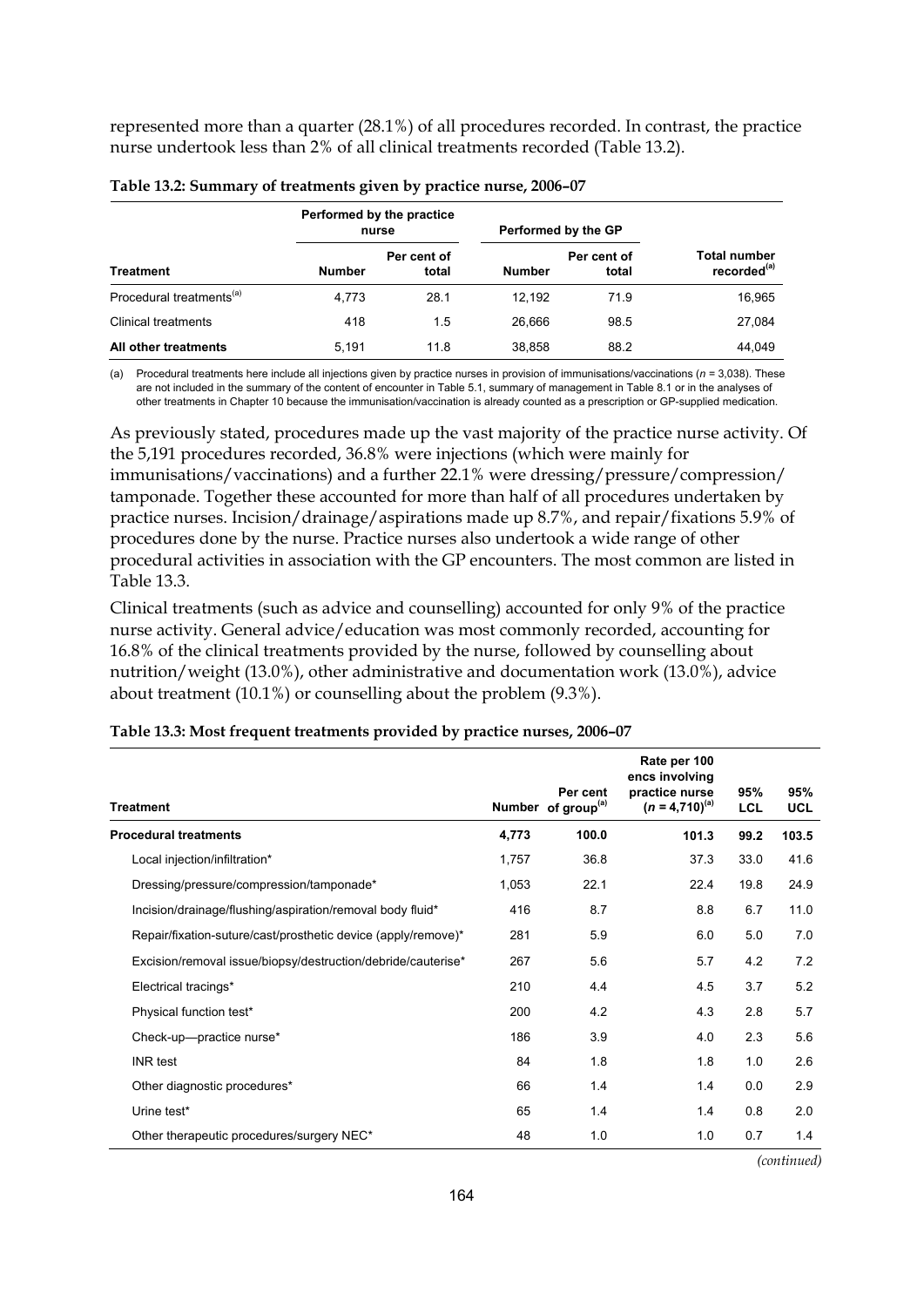| <b>Treatment</b>                     | <b>Number</b> | Per cent of<br>group <sup>(a)</sup> | Rate per 100<br>encs involving<br>practice nurse<br>$(n = 4,710)^{(a)}$ | 95%<br><b>LCL</b> | 95%<br><b>UCL</b> |
|--------------------------------------|---------------|-------------------------------------|-------------------------------------------------------------------------|-------------------|-------------------|
| <b>Clinical treatments</b>           | 418           | 100.0                               | 8.9                                                                     | 5.6               | 12.1              |
| Advice/education*                    | 70            | 16.8                                | 1.5                                                                     | 0.6               | 2.4               |
| Counselling/advice-nutrition/weight* | 54            | 13.0                                | 1.2                                                                     | 0.2               | 2.1               |
| Other admin/document*                | 54            | 13.0                                | 1.1                                                                     | 0.7               | 1.6               |
| Advice/education-treatment*          | 42            | 10.1                                | 0.9                                                                     | 0.5               | 1.3               |
| Counselling-problem*                 | 39            | 9.3                                 | 0.8                                                                     | 0.3               | 1.3               |
| <b>Total other treatments</b>        | 5,191         |                                     | 110.2                                                                   | 107.7             | 112.8             |

#### **Table 13.3 (continued): Most frequent treatments provided by practice nurses, 2006–07**

(a) Figures do not total 100 as more than one treatment can be performed by a practice nurse at each encounter and only those individual treatment accounting for >= 0.5% of total treatments by practice nurse are included.

Includes multiple ICPC-2 or ICPC-2 PLUS codes (see Appendix 4, <www.aihw.gov.au/publications/index.cfm>).

*Note:* Encs—encounters; LCL—lower confidence limit; UCL—upper confidence limit; NEC—not elsewhere classified.

#### **Problems managed with practice nurse involvement**

The problems managed most often with the assistance of a practice nurse at the consultation were immunisation/vaccination (29.5% of all problems managed with the involvement of a practice nurse), followed by laceration/cut (5.9%) and chronic skin ulcer (5.7%) (Table 13.4).

| Table 13.4: The most common problems managed with the involvement of practice nurse, 2006-07 |  |  |
|----------------------------------------------------------------------------------------------|--|--|
|                                                                                              |  |  |

|                                                               |               | Per cent of problems<br>involving practice | Rate per 100 encs<br>involving practice<br>nurse <sup>(a)</sup> | 95%        | 95%        |
|---------------------------------------------------------------|---------------|--------------------------------------------|-----------------------------------------------------------------|------------|------------|
| Problem managed                                               | <b>Number</b> | nurse ( $n = 4,922$ )                      | $(n = 4,710)$                                                   | <b>LCL</b> | <b>UCL</b> |
| Immunisation/vaccination-all*                                 | 1,450         | 29.5                                       | 30.8                                                            | 26.5       | 35.0       |
| Laceration/cut                                                | 292           | 5.9                                        | 6.2                                                             | 5.2        | 7.2        |
| Chronic ulcer skin (incl varicose ulcer)                      | 282           | 5.7                                        | 6.0                                                             | 4.9        | 7.1        |
| General check-up*                                             | 144           | 2.9                                        | 3.1                                                             | 2.2        | 3.9        |
| Excessive ear wax                                             | 142           | 2.9                                        | 3.0                                                             | 2.4        | 3.6        |
| Malignant neoplasm skin                                       | 139           | 2.8                                        | 2.9                                                             | 2.1        | 3.8        |
| Diabetes-all*                                                 | 117           | 2.4                                        | 2.5                                                             | 1.8        | 3.1        |
| Asthma                                                        | 108           | 2.2                                        | 2.3                                                             | 1.6        | 3.0        |
| Skin infection, post-traumatic                                | 82            | 1.7                                        | 1.7                                                             | 1.2        | 2.2        |
| Hypertension*                                                 | 76            | 1.5                                        | 1.6                                                             | 1.0        | 2.2        |
| Atrial fibrillation/flutter                                   | 65            | 1.3                                        | 1.4                                                             | 0.8        | 2.0        |
| Skin symptom/complaint                                        | 59            | 1.2                                        | 1.2                                                             | 0.8        | 1.7        |
| Burns/scalds                                                  | 58            | 1.2                                        | 1.2                                                             | 0.8        | 1.7        |
| Repair/fixate-suture/cast/prosthetic device<br>(apply/remove) | 55            | 1.1                                        | 1.2                                                             | 0.7        | 1.6        |
| Fracture*                                                     | 49            | 1.0                                        | 1.0                                                             | 0.6        | 1.5        |
| <b>Total problems</b>                                         | 4,922         | 100.0                                      | 104.5                                                           | 103.3      | 105.8      |

(a) Rate of nurse provision of treatment for selected problem per 100 total encounters.

Includes multiple ICPC-2 or ICPC-2 PLUS codes (see Appendix 4, <www.aihw.gov.au/publications/index.cfm>).

*Note:* Encs—encounters; LCL—lower confidence limit; UCL—upper confidence limit.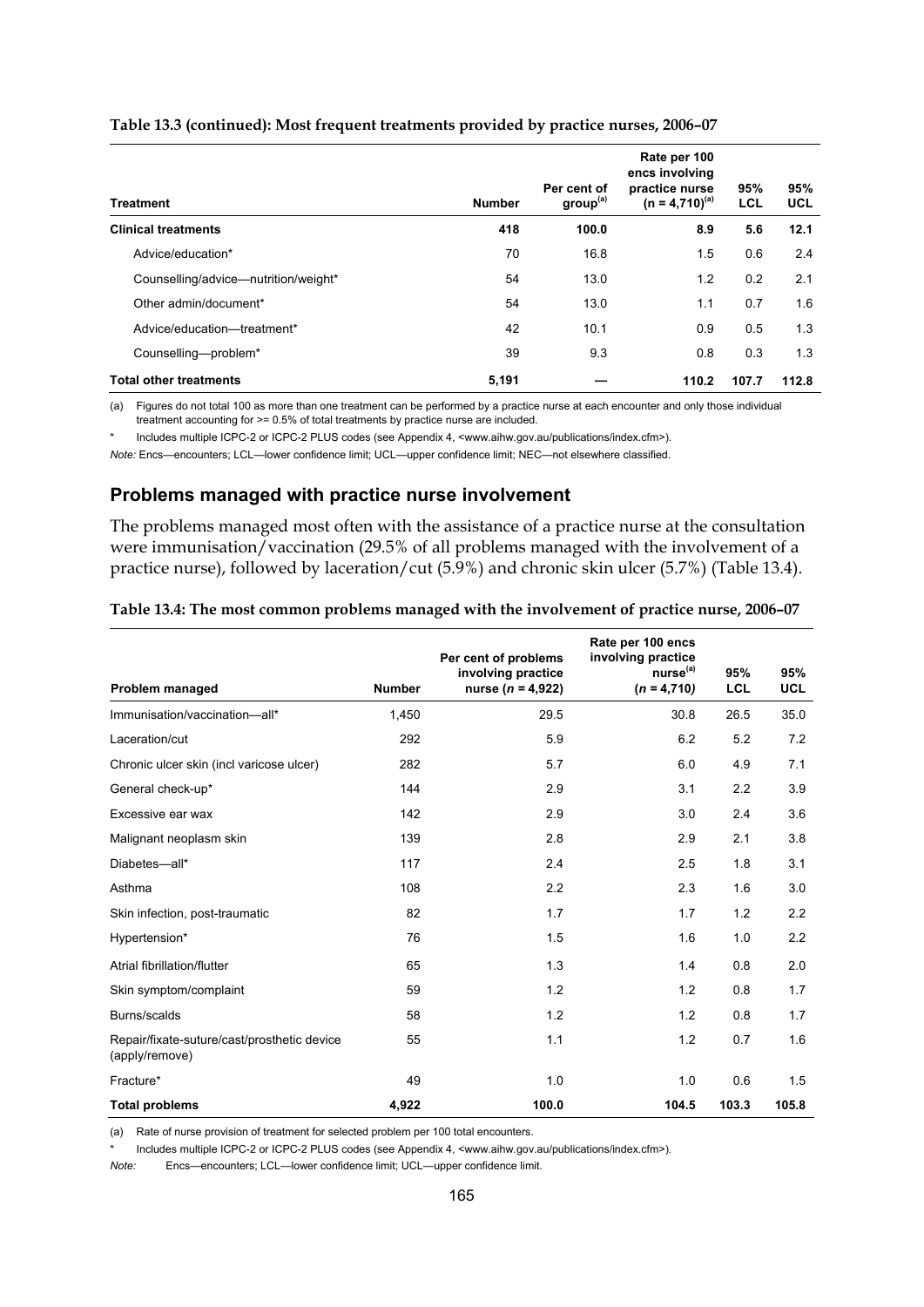## **Discussion**

These results suggest that many GPs have utilised practice nurses for provision of immunisations/vaccinations and, to a lesser degree, for dressings. However, they also suggest very little utilisation of the cervical smear/preventive check practice nurse item numbers.

If we extrapolate the 1,823 encounters at which a practice nurse item number was recorded as claimable (making up 2.3% of Medicare-claimable encounters in BEACH) (see Table 5.5) to the 103 million general practice Medicare items claimed through Medicare,<sup>26</sup> we estimate that about 2.3 million claims were made from Medicare for practice nurse services associated with the GP consultations. The MBS claims data for practice nurse item numbers for the 2006–07 financial year show there were 3.66 million practice nurse claims for that period.26 This suggests that a further 1.3 million (approximately) such services were provided and claimed for practice nurse activities conducted independently of direct GP–patient consultations. The MBS data suggests that 59% of the claims were for immunisation/vaccinations (item 10993), 40% were for wound dressings (item 10996) and only 1% were for the cervical smear/preventive check items (10994, 10995, 10998, 10999). This compares with BEACH data of 67% being for immunisations/vaccinations, 33% for wound dressings and 0.6% well cervical smear/preventive check items. This suggests that more of the wound management and cervical smear/preventive checks are being done (and claimed for) through direct appointments with the practice nurse, as directed by the GP.

Last year (2005–06) the research team suggested that the low uptake of practice nurse items covering cervical smears may have been partly due to the geographic limitations placed on these item numbers at that time, and on the difficulty of separating the cervical smear from the total clinical activity of a well woman check. These checks often involve (in additional to a cervical smear) a pelvic examination and a breast check, and may also involve discussion of sexual issues and contraception, which in turn may result in prescription of medication. Practice nurses cannot prescribe medication.

The geographic limitations and the broadening of the cervical smear item numbers in November 2006 removed some of these limitations. However, in the 5 months November 2006 – March 2007 covered in this BEACH data year, there has been no apparent change in uptake rate. It will be interesting to see the results in the next full BEACH year, 2007–08.

Comparison of the services provided by practice nurses (Table 13.3) with the common problems for which these services were provided (Table 13.4) suggests that about 82% of the local injections/infiltrations recorded for practice nurses were given for immunisation/ vaccinations and about 18% were for other types of injections and therefore not eligible to be claimed through Medicare. Table 13.1 suggests that only 1,227 (70%) of the estimated 1,450 immunisations/vaccinations recorded for practice nurses were actually claimed through Medicare. Table 13.3 shows that nurses dealt with 1,053 dressing/pressure/ compression/tamponades in conjunction with the GP encounter, but only 598 claims were made for Medicare payment for wound treatment (Table 13.1). This suggests that about 53% of the work recorded for practice nurses was claimable under Medicare. Some of the dressings may be follow-up encounters where the follow-up treatment (aftercare) is included in the initial Medicare claim (claimed in the past), and may therefore not be claimable for the practice nurse.